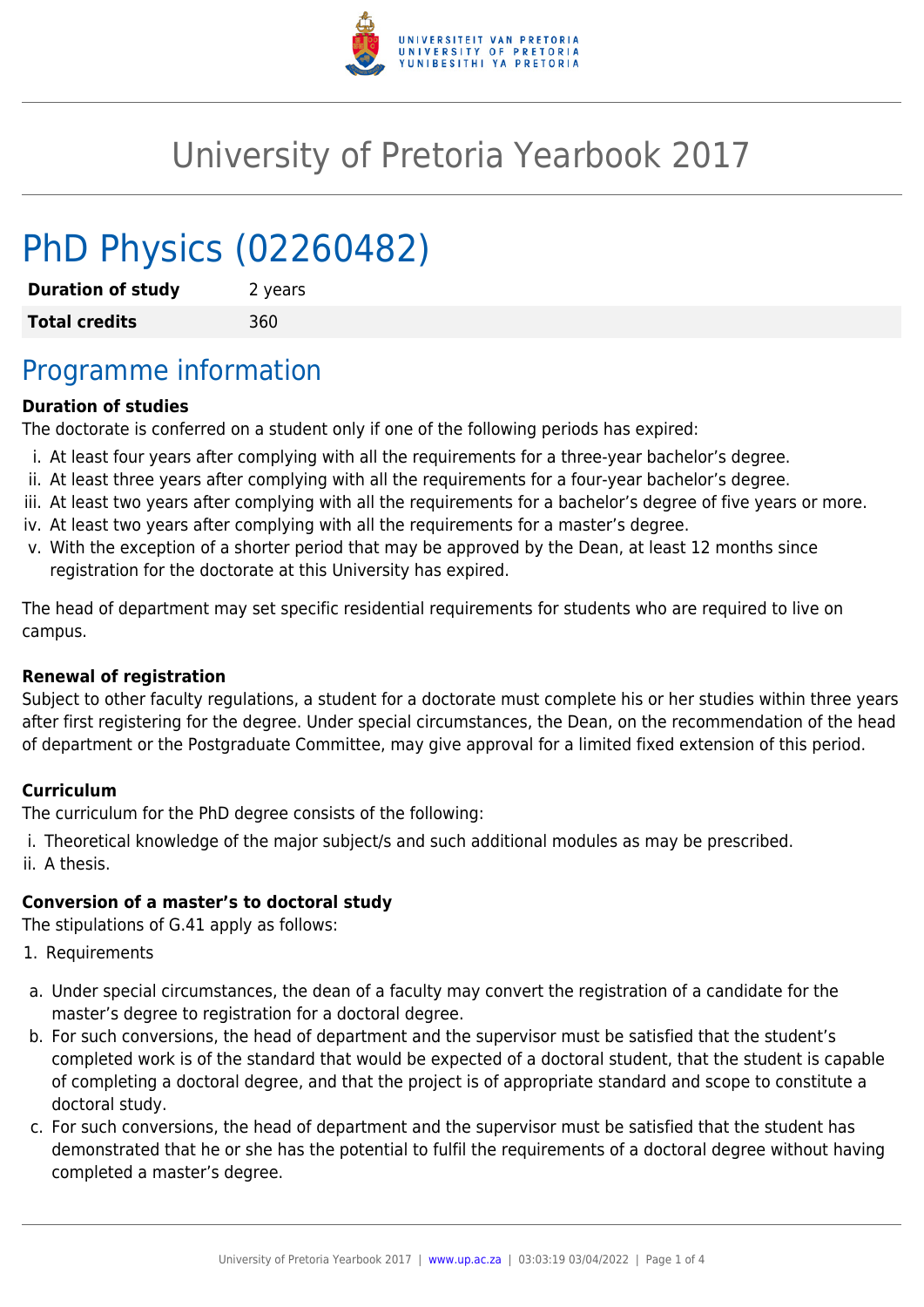

#### 2. Process

- a. Application for conversion may be submitted at any time during the course of study for the master's degree.
- b. The application for the conversion must include the following documentation:
- i. A detailed progress report by the candidate of the work completed for the master's project. The report must provide proof that the results obtained thus far are of such a standard and scientific significance that they justify conversion to a doctoral project. The report should include details of presentations made at conferences and of material that has been submitted for publication and/or published.
- ii. A detailed proposal for the intended doctoral project, written by the candidate, including the objectives of the project.
- iii. A recommendation by the supervisor with specific comments on the ability of the applicant as a potential doctoral candidate as well as the feasibility of the conversion, especially with regard to the information provided by the candidate in his/her reports (items (i) and (ii)).
- iv. A recommendation by the head of department, if he or she is not the supervisor, in which the ability of the candidate as a potential doctoral candidate is confirmed.
- v. If the dean considers it advisable for the faculty, the candidate may be required to present a seminar to the department in support of the application. In this case, the head of department should include a report on this in his or her recommendation.
- c. The application of the candidate, together with the reports and recommendations, is submitted for consideration to the dean, (who may delegate to the Chairperson of the Faculty Postgraduate Committee) for approval. The decision should be submitted to the Faculty Board for approval.

#### **General**

Candidates are required to familiarise themselves with the General Regulations regarding the maximum duration of study and the requirements to submit an article/s for publication.

## Admission requirements

- An MSc in Physics (or equivalent qualification) and with permission from the head of department and depending on availability of supervisor/s and/or projects within the department.
- Admission is additionally dependent on availability of supervisor/s and/or projects within the department.

### Other programme-specific information

Additional modules may be prescribed by the head of department. The contents of the coursework will be determined by the supervisor and head of department to supplement the subject of the thesis of the student.

## Examinations and pass requirements

- i. Consult the General Regulations that apply to the calculation of marks.
- ii. In order to obtain the PhD degree the candidate must:
- pass the examinations and the prescribed modules, as determined in the study programme;
- pass the thesis; and
- pass the final examination on the thesis and general subject knowledge.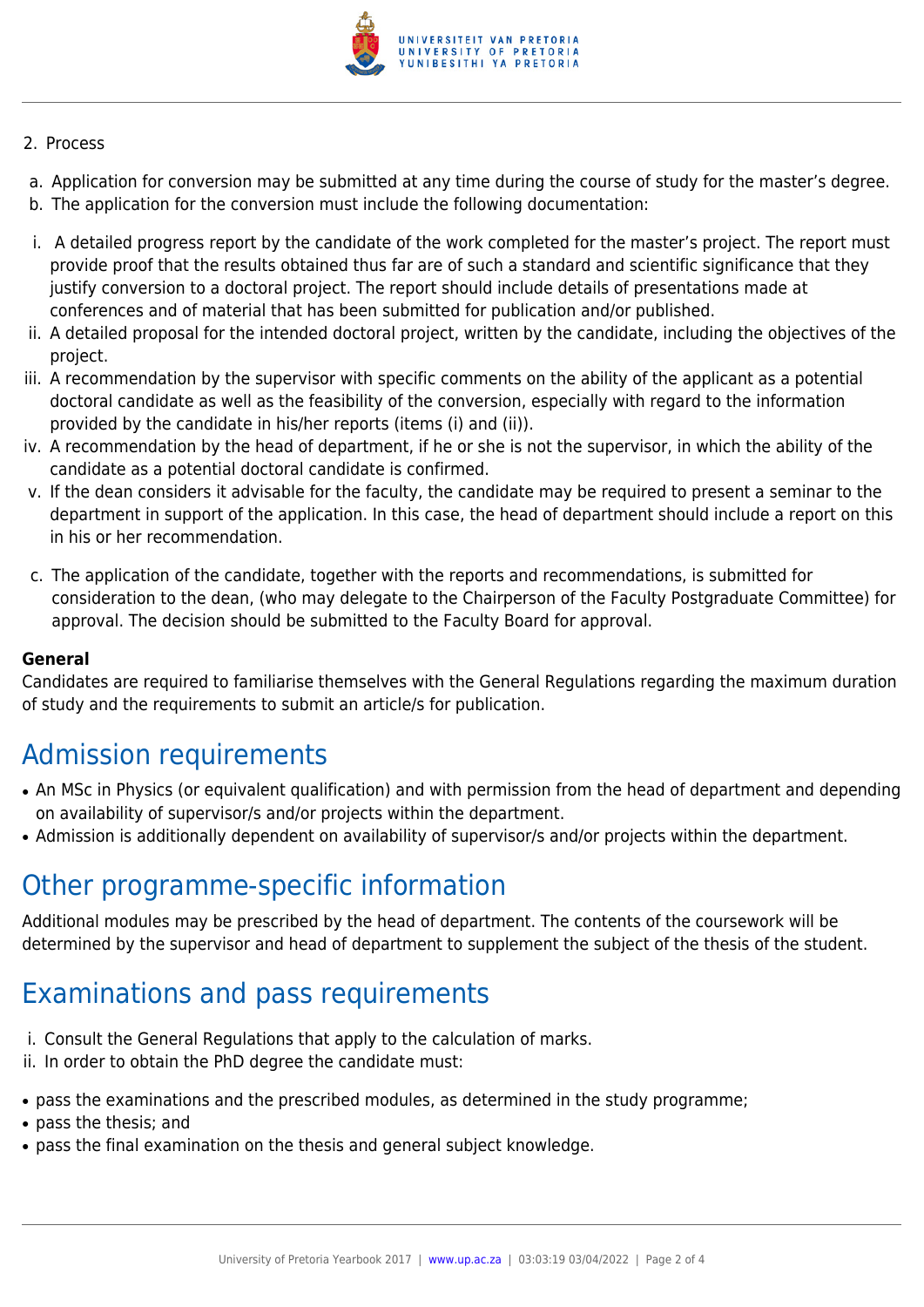

# Curriculum: Year 1

**Minimum credits: 360**

### **Core modules**

### **Thesis: Physics 990 (FSK 990)**

| <b>Module credits</b>         | 360.00                                     |
|-------------------------------|--------------------------------------------|
| <b>Prerequisites</b>          | No prerequisites.                          |
| Language of tuition           | Separate classes for Afrikaans and English |
| <b>Academic organisation</b>  | <b>Physics</b>                             |
| <b>Period of presentation</b> | Year                                       |